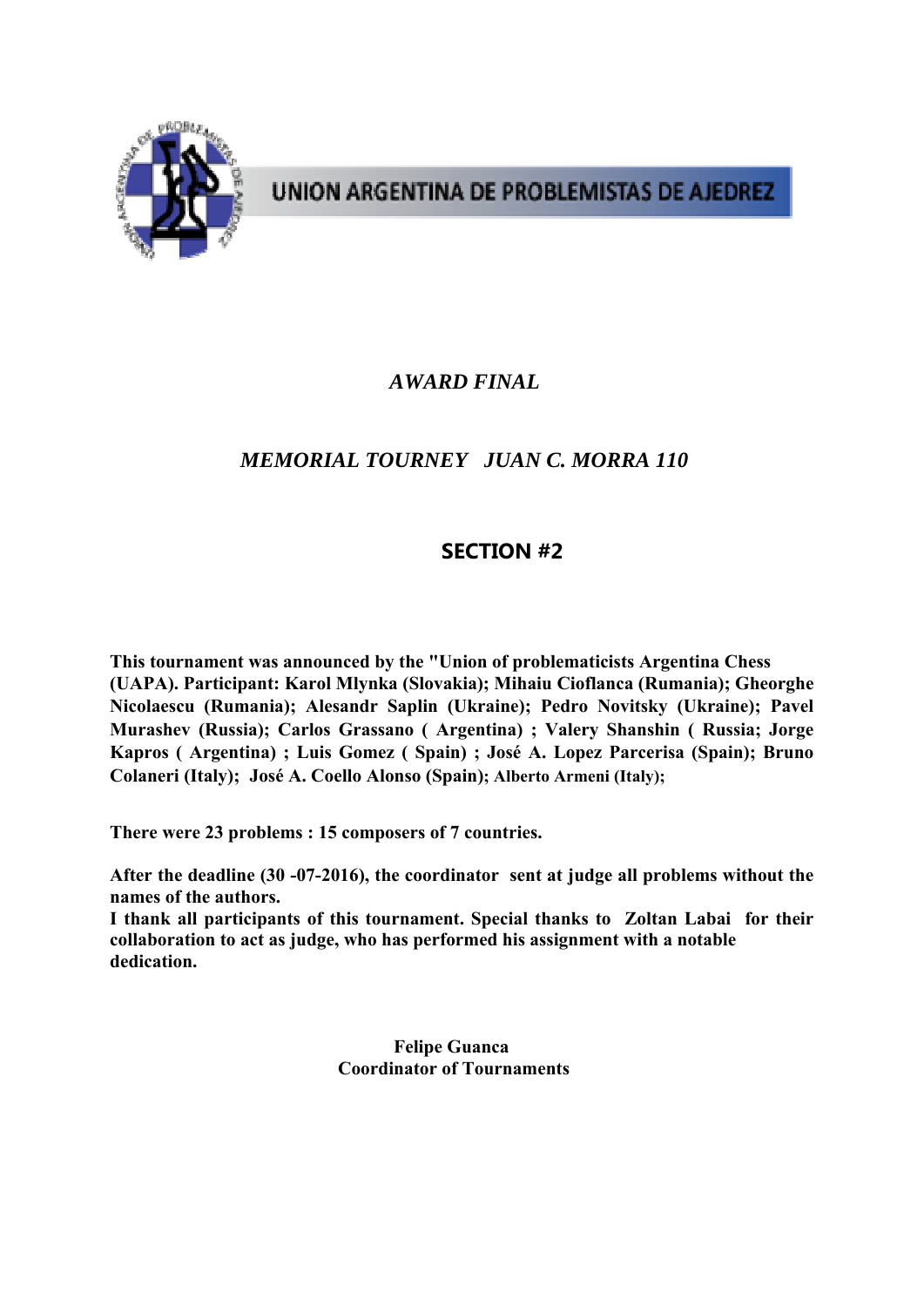**Preliminary award of MT110 Juan Carlos MORRA – C 30.7.2016 – twomovers**

**I have received 23 problems from the organizer in the anonymous form. I have excluded one of them – No 21 (f7-f5) because of the anticipation by** *L. Loshinsky, L´Italia Scacchistica,1930, 1.HM. Yacpdb 36806***. The overall level was weaker, therefore I have awarded only 6 problems as follows.** 

#### **Pavel Murashev & Valery Shanshin**

 **(Russia) Nº12 1st Prize**   $22$ 置 8 8 ନ୍ଧ 買 A 人會 曽 罝 Å  $\bigcirc$ ☝ **ANA** Wy ė Ą  $\mathbf{r}$ ₩ **2# (13+11)** 

1.d8Q? 2.Rc4# (A),Se6# (B) 1...Sd7 2.Rc6# 1...Rd7 (a)! (2.Rc4?,Se6? – pin)

1.Bf7? 2.Rc4# (A) 1...R:d7 (a) 2.Se6# (B) (2.Rc4? – pin) 1...Rxd2!

**1.S3f5! 2.Se6# (B) 1...R:d7 (a) 2.Rc4# (A) (2.Se6? – pin) 1...Rd4 2.Qxd4# 1...R:b6 2.B:b6#** 

**Very good realization of multiple themes. The basis of the content is given by two lines: Qb1 Kh7 and Rd7 - Kh7. The try 1.d8Q? threats double checkmate A and B, refuted by thematic defence 1...Rd7, as both threat pieces are pinned. In the following phases there is** *Dombrovskis theme* **after the defence in question. In the other try and in the solution White closes in the first moves one line and guards squares d5 or d6 respectively, thus creating threat A or B. After defence 1...R:d7, always the other mate works, so that we have** *le Grand theme***. Very nice line combinantion, inluding** *theme B* **(Somov). There is a shortcoming, brutal refutation of the try 1.Bf7? - 1...Q:d2! with capture of white queen. But the content has such a high strategic value that the problem receives justly the highest distinction**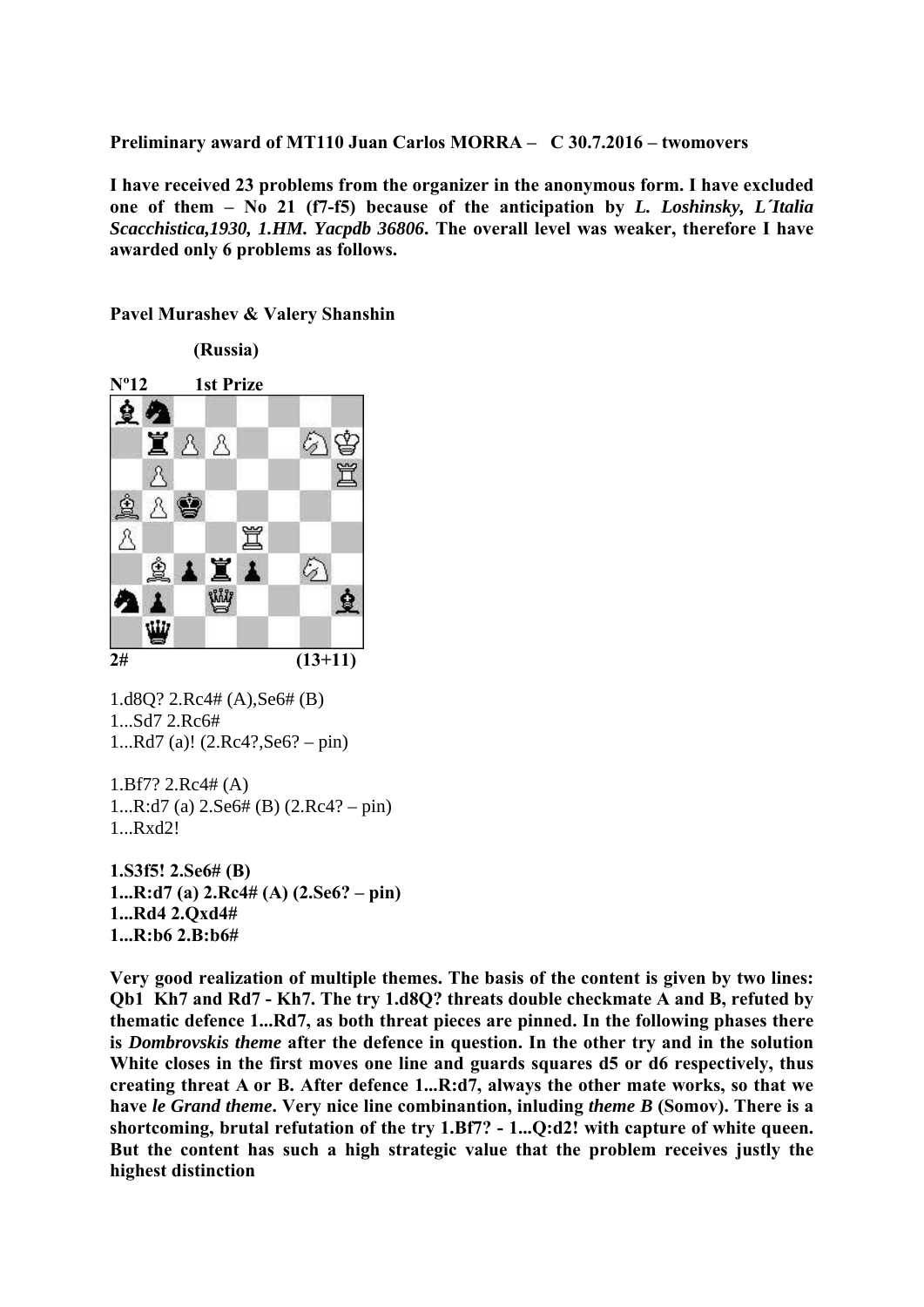#### **Petro Novitsky**

 **(Ukraine)** 



1.Jb4~? 2.Bb5# 1...Sd6 (c) 2.Rc7# 1...Qb4! (a), 1...Bb4! (b)

1.R:d5? 2.Bb5# 1...Q:b4 (a) 2.Sfe3# 1...B:b4 (b) 2.Bb3# 1...Sd6 (c) 2.Sf:d6# 1...Qe8!

1. S:d5? 2.Bb5# 1...Qb4 (a) 2.Sde3# 1...Bb4 (b) 2.S:b6# 1...Sd6! (c)

**1.Sd3! 2.Bb5# 1...Qb4 (a) 2.Se5# 1...Bb4 (b) 2.Sb2# 1...Sd6 (c) 2.Rc7#** 

**The random move of white knight 1.Sb4~ is refuted by duo of thematical defences 1...Qb4! a 1...Bb4!** 

**The other try 1.Q:d5? as well as white correction 1.S:d5? and solution 1.Sd3! shows change of two mates in three phases after the thematical defences - theme** *Zagorujko***. The content is well extended by other defence 1...Sd6 once refuting and with additional change of mates. The auther should be praised also for the economical position.**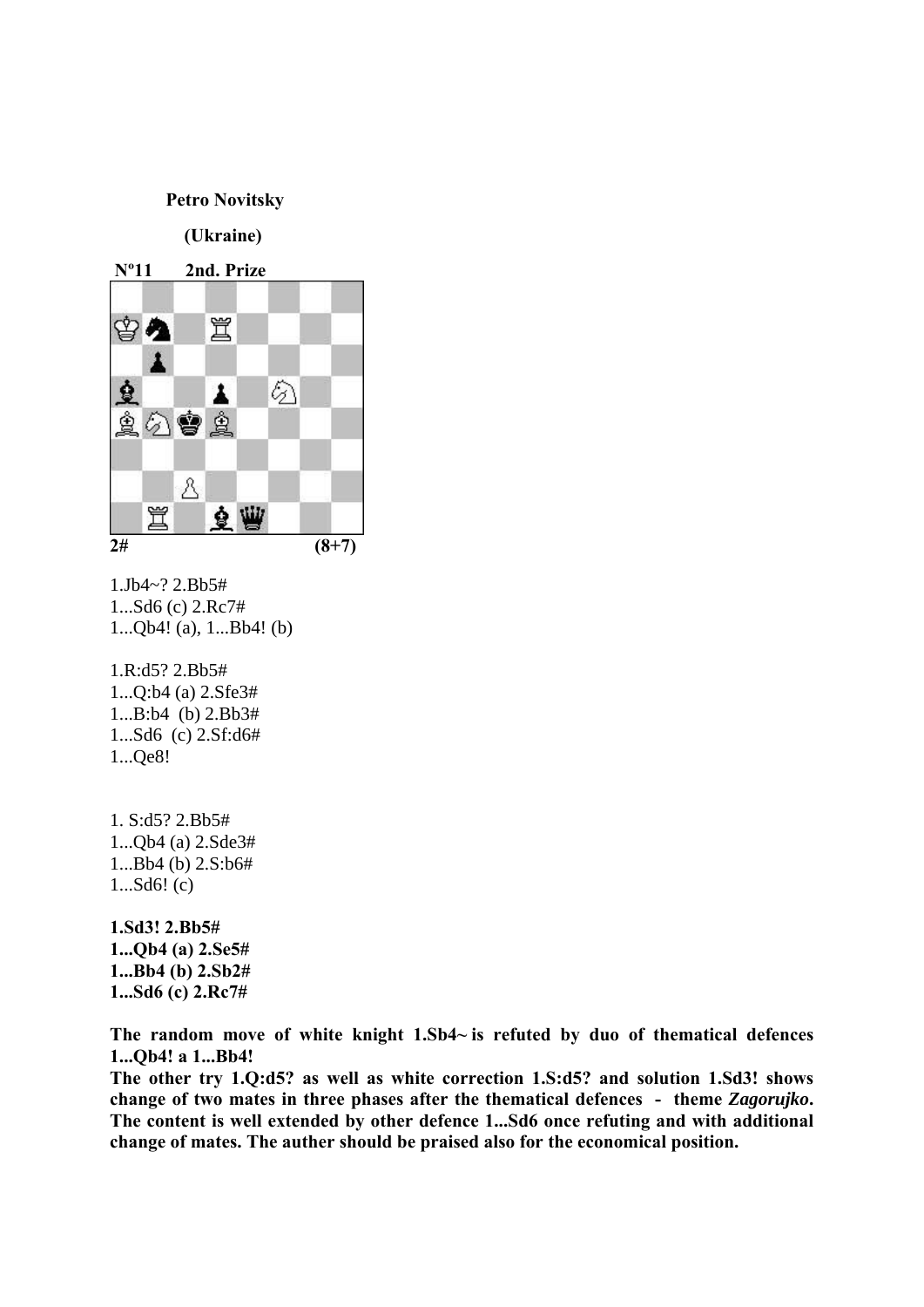### **Jorge Kapros**



1.Bd7? 2.Be6# 1...B:c1 (a) 2.Qb3# (A) 1...B:g5 (b) 2.Q:b7# (B) 1...Rc5!

### **1.Bd3! 2.Be4# 1...B:c1 (a) 2.Q:b7# (B) 1...B:g5 (b) 2.Qb3# (A) (1...B:d4 2.Q:d4#)**

**Reciprocal change of two mates, based on the guarding of suqares c6 and d6 as well as c4 and d4. The scheme was used quite a few times, therefore I hope it would withstand the originality test.**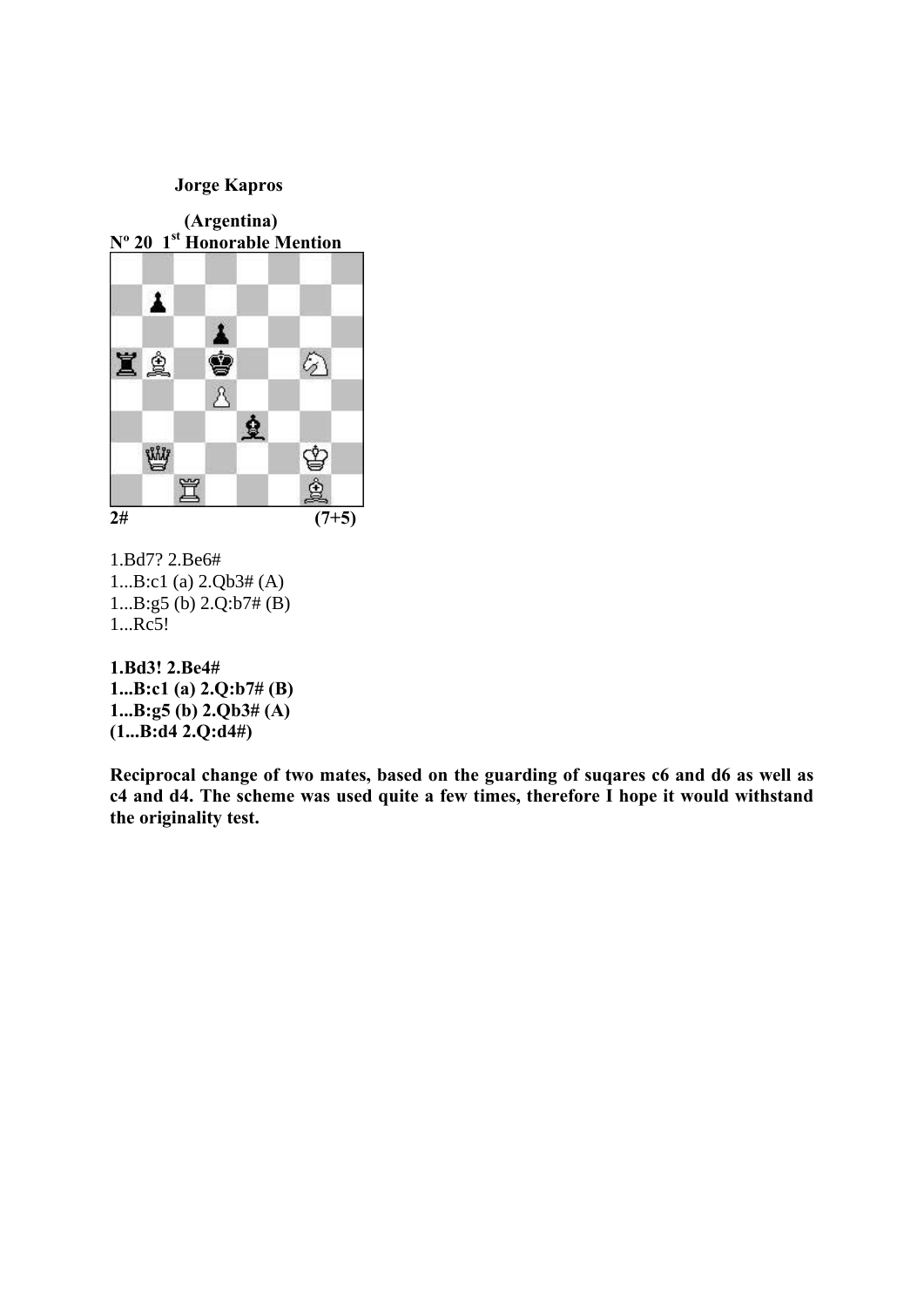

1...B:h7 (a) 2.Qb8# 1...Bf7 (b) 2.g7#

**1.f7! 2.f:g8=Q,R# 1...B:h7 (a) 2.f8=Q# 1...B:f7 (b) 2.S:f7# 1...R:g6+ 2.S:g6#** 

**Change of two mate with nice flight-giving key. Unfortunately, white queen plays only as a bishop.**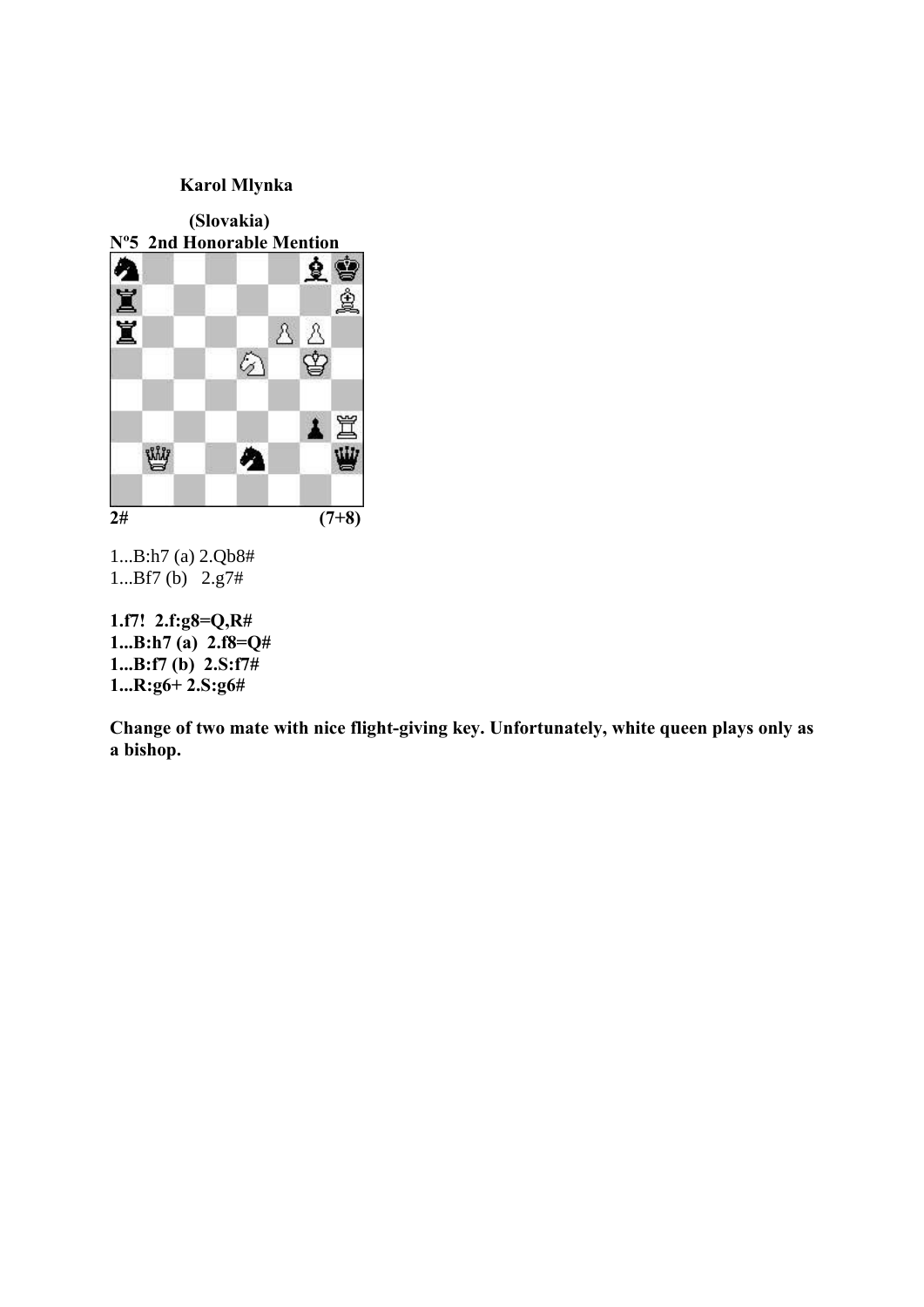#### **José Antonio Coello Alonso**



**1.f:g3! Wating 1...Rb3~(b3-f3) 2.R:b6# (A) 1...Re3 2.f7# (B) 1...Bd2~ (e1-a5) 2.f7# (B) 1...Bb4 2.Rxb6# (A) 1...Bd2~ (c1-h6) 2.Sa5# (C) 1...Be3 2.Qh1# (D) 1...Rb3~ (b2,b1) 2.Qh1# (D) 1...Rb4 2.Sa5# (C) 1...Rb5 2.a:b5# 1...B:b7 2.Rd6#]** 

**The problem shouws double reciprocal black correstion with theme** *Feldmann 1* **(or**  *Florián 1***). This theme was en vogue in the first half of the 20th century**